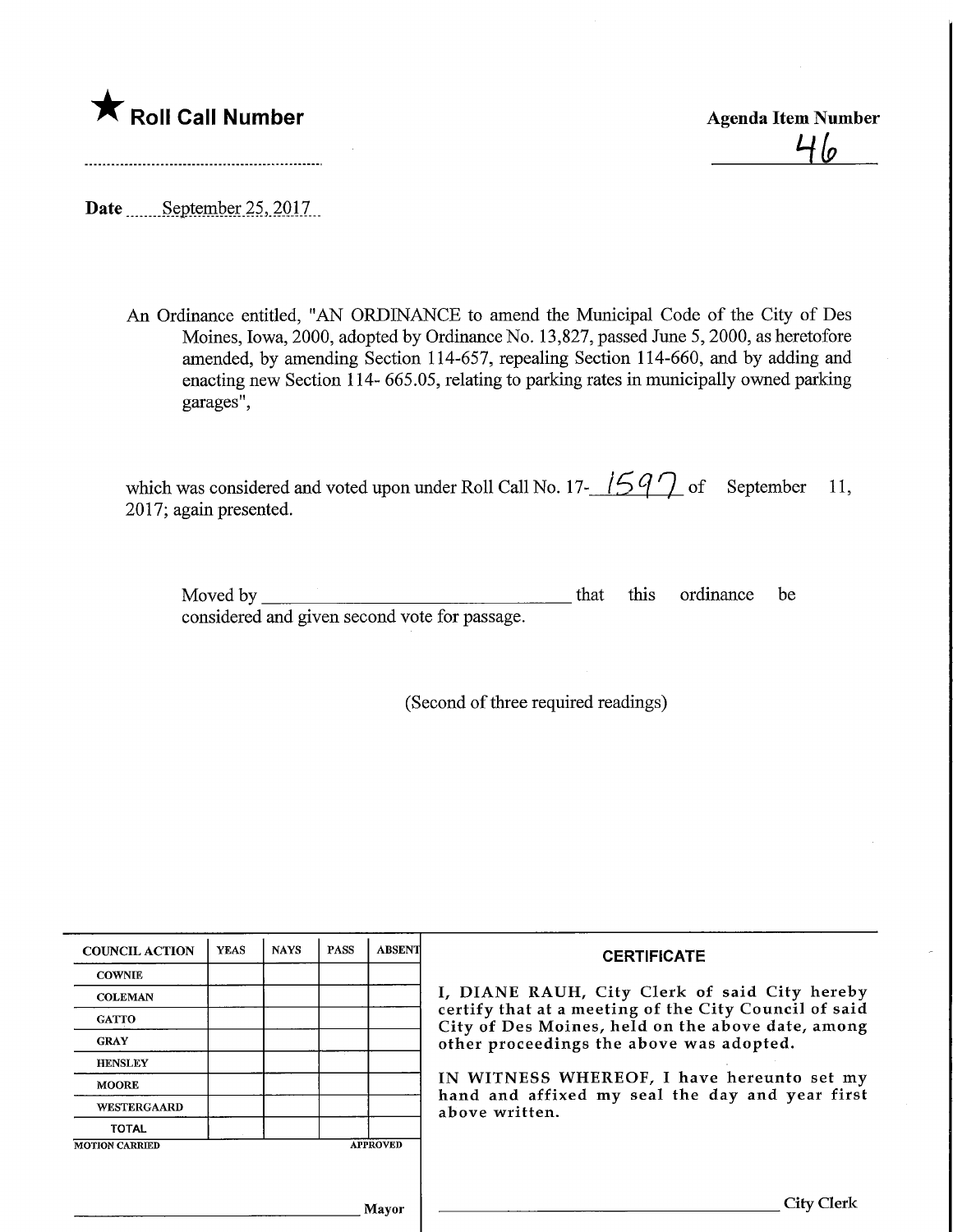| Roll Call Number |
|------------------|
| 17-1597          |
|                  |

 $\frac{1}{6}$ Roll Call Number  $\overline{17}$  laltem Number Agenda Item Number

Date September 11, 2017.

An Ordinance entitled, "AN ORDINANCE to amend the Municipal Code of the City of Des Moines, Iowa, 2000, adopted by Ordinance No. 13,827, passed June 5,2000, as heretofore amended, by amending Section 114-657, repealing Section 114-660, and by adding and enacting new Section 114- 665.05, relating to parking rates in municipally owned parking garages",

presented.

Moved by  $\bigcup_{n=1}^{\infty}$   $\bigcup_{n=1}^{\infty}$  that this ordinance be considered and given first vote for passage.; refer to the City Manager for review and recommendation regarding a policy for City employees and Council Members who park in the City Hall Parking Garage, and to meet with the Court Avenue businesses to provide FORM APPROVED:/\ options for immediate and long-term parking needs of their employees of three required readings) (Council Communication No.  $H - 656$ Lawrence V. Dembsey Assistant City Attorney

| <b>COUNCIL ACTION</b> | <b>YEAS</b> | <b>NAYS</b> | <b>PASS</b> | <b>ABSENT</b>   |
|-----------------------|-------------|-------------|-------------|-----------------|
| <b>COWNIE</b>         |             |             |             |                 |
| <b>COLEMAN</b>        |             |             |             |                 |
| <b>GATTO</b>          |             |             |             |                 |
| <b>GRAY</b>           |             |             |             |                 |
| <b>HENSLEY</b>        |             |             |             |                 |
| <b>MOORE</b>          |             |             |             |                 |
| <b>WESTERGAARD</b>    |             |             |             |                 |
| <b>TOTAL</b>          |             |             |             |                 |
| <b>MOTION CARRIED</b> |             |             |             | <b>APPROVED</b> |

#### **CERTIFICATE**

I, DIANE RAUH, City Clerk of said City hereby certify that at a meeting of the City Council of said City of Des Moines, held on the above date, among other proceedings the above was adopted.

IN WITNESS WHEREOF, I have hereunto set my hand and affixed my seal the day and year first above written.

Cane Fauch City Clerk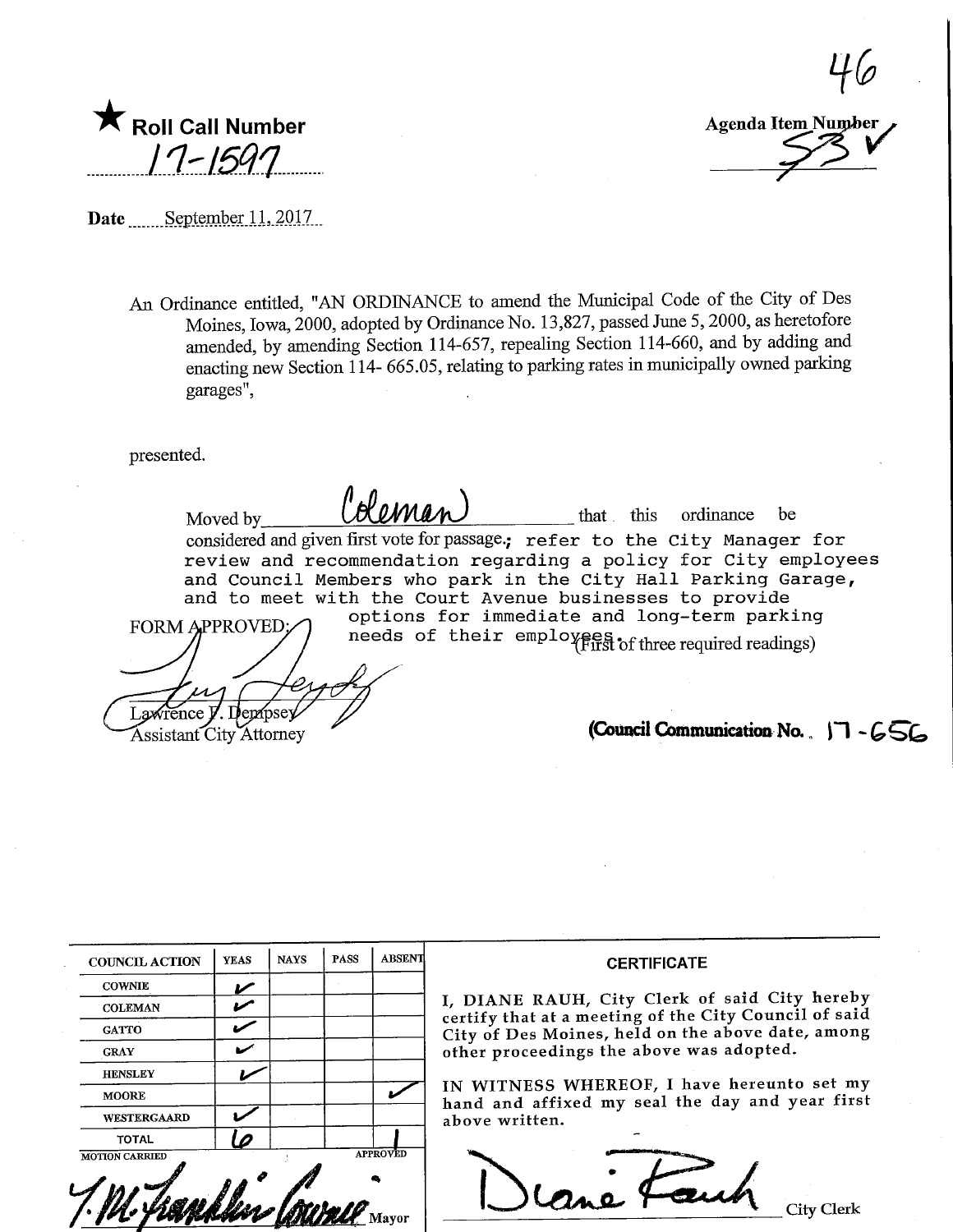|                   |                            | Date:                        | September 11, 2017              |
|-------------------|----------------------------|------------------------------|---------------------------------|
| CITY OF DESMOINES | Council                    | Agenda Item No. 53           |                                 |
|                   | Communication              | <b>Roll Call No.</b> 17-1597 |                                 |
|                   | Office of the City Manager | Communication No.            | 17/656                          |
|                   |                            | Submitted by:                | Pamela S. Cooksey,              |
|                   |                            |                              | <sup>6</sup> .E., City Engineer |
|                   |                            |                              |                                 |

### AGENDA HEADING:

Amending Chapter 114 of the Municipal Code to include rates for the E 2nd Parking Garage and remove rates for 5th and Walnut Parking Garage.

#### SYNOPSIS:

ecommend approval of parking rates for the  $E$  2nd Parking Garage as presented May 8,2017 at the 5th  $\alpha$  Council Workshop. In addition, recommend removal of references in the Multipal Code to the  $\alpha$ and Walnut Parking Garage, which is no longer owned by the City of Des Moines.

#### FISCAL IMPACT:

 $A$  mount: Revenue is estimate to be  $$400,000$  in fiscal year (FY)  $$200$  increase the settlement for  $\alpha$  $600,000$  in FY 2019. Annual revenue is expected to increase following adjacent and  $\frac{1}{4}$ \$900,000/year..

Funding Source: 2017-2018 Operating Budget, Page 72, Engineering Department Traffic and Transportation - Parking Administration, EG062085

# ADDITIONAL INFORMATION:

• It is anticipated that the East Second Parking Garage will open in October 2017. As presented at the May 8, 2017 Council Workshop, staff is recommending a rate of \$1.00 per hour for daily t the May  $8,2017$  Council Workshop, start is recommending  $\frac{1}{2}$  rate of  $\frac{1}{2}$ . The state of  $\frac{1}{2}$  rate of  $\frac{1}{2}$  rate of  $\frac{1}{2}$  rate  $\frac{1}{2}$  rate of  $\frac{1}{2}$  rate of  $\frac{1}{2}$  rate  $\frac{1}{2}$  rate  $\frac$  $\frac{1}{2}$ users, Monday through Saturday, for the East Second Parking Garage. free. The following table outlines the proposed rates for this garage:

| L ZIIU I AINIIIS OMWO |           |           |  |  |  |
|-----------------------|-----------|-----------|--|--|--|
|                       | Effective | Effective |  |  |  |
|                       | 10/01/17  | 01/01/18  |  |  |  |
| First Hour            | \$1.00    | \$1.00    |  |  |  |
| Second Hour           | \$1.00    | \$1.00    |  |  |  |
| Each Additional Hour  | \$1.00    | \$1.00    |  |  |  |
| 12 Hour Maximum       | \$7.00    | \$7.00    |  |  |  |
| 24 Hour Maximum       | \$10.00   | \$10.00   |  |  |  |
| Monthly Floater       | \$115.00  | \$120.00  |  |  |  |
| Monthly Preferred     | \$135.00  | \$140.00  |  |  |  |
| Prepaid Special Event | \$5.00 to | \$5.00 to |  |  |  |
|                       | \$10.00   | \$10.00   |  |  |  |
|                       |           |           |  |  |  |

#### $E$  2nd Parking Garage

 $\mathbf{\Psi}$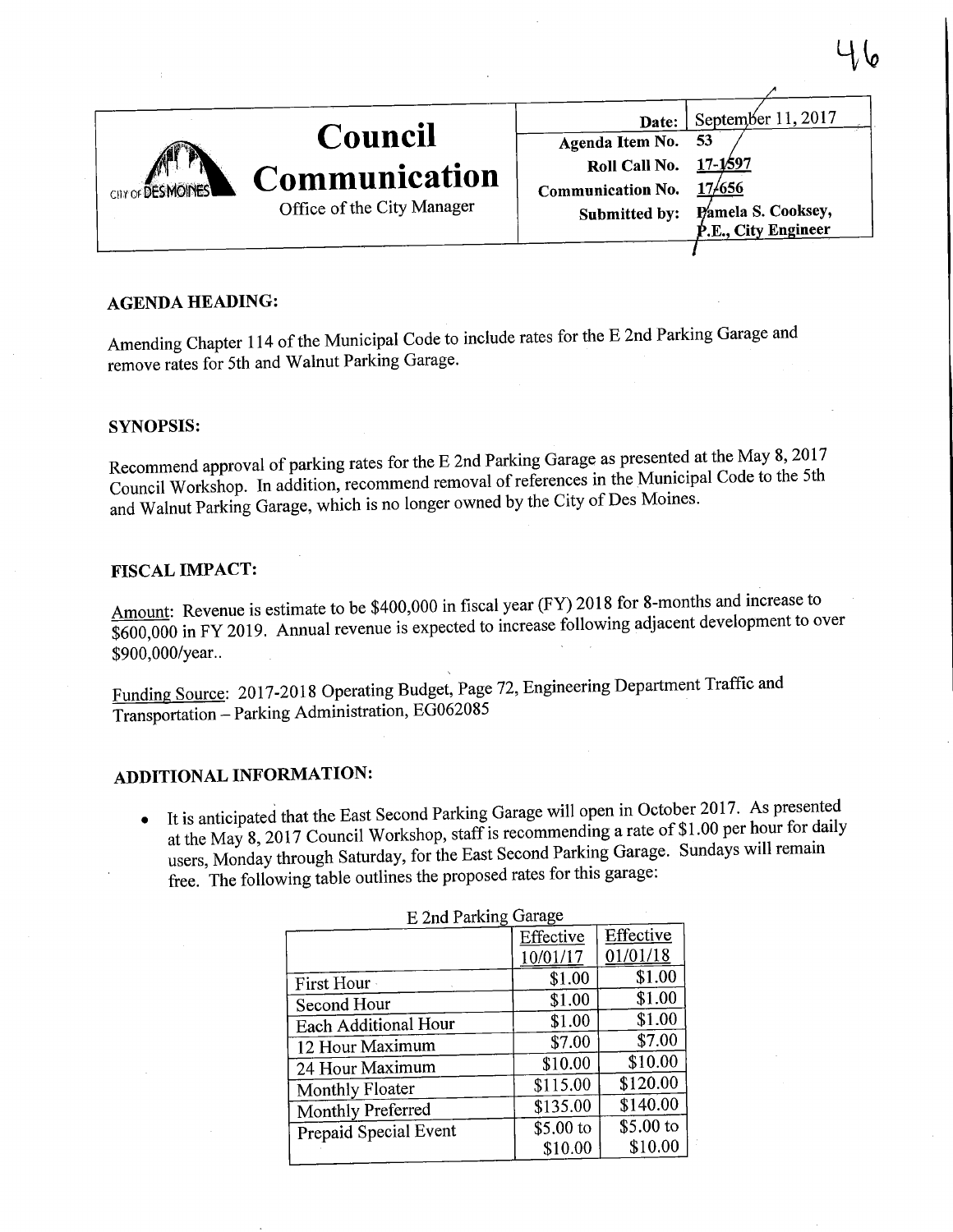- The monthly rates are consistent for all City owned garages. The proposed hourly rates are less than the other City owned garages to be closer aligned with the current meter rates in the East Village.
- The 5th and Walnut parking garage is no longer owned by the City of Des Montes. The proposed code changes would also remove the rate table for this garage, as well as other references, from the Municipal Code.

## PREVIOUS COUNCIL ACTION(S):

Date: May 23, 2016

## Roll Call Number: 16-0868 and 16-0869

 $\frac{1}{2}$  Chapter 114 of the Municipal Code regarding monthly parking rates in  $\frac{1}{2}$ arking garages. (Council Communication No.  $10-277$ ) Moved by Hensley that this ordinance be considered and given first vote for passage. Motion Carried 7-0.

 $(A)$  <u>Final</u> consideration of ordinance above (waiver requested by the City Manager), required and  $s$  votes. Moved by Hensley that the rule requiring that an ordinance must be considered and  $\frac{1}{2}$ voted on for passage at two Council meetings prior to the meeting at which it is to be finally passed be suspended, that the ordinance be 10 5/23/2016 placed upon its final passage and that the ordinance do now pass, #15,473. Motion Carried 7-0.

# BOARD/COMMISSION ACTION(S): NONE

# ANTICIPATED ACTIONS AND FUTURE COMMITMENTS: NONE

For more information on this and other agenda items, please call the City Clerk's Office at 515-283-4209 or visit the Clerk's Office on the first floor of City Administration Building, 400 E. Court Avenue Ste.116. Council available to the public at the City Clerk's Office on Thursday afternoon preceding Monday's Council meeting. Citizens  $\alpha$  ilable to the public at the City Clerk's Office on Thursday afternoon preceding  $\alpha$  council meeting. Citizens or conding their request  $v_i$ can also request to receive meeting notices and agendas by email by calling the Clerk's Office or sending their email to cityclerk@dmgov.org.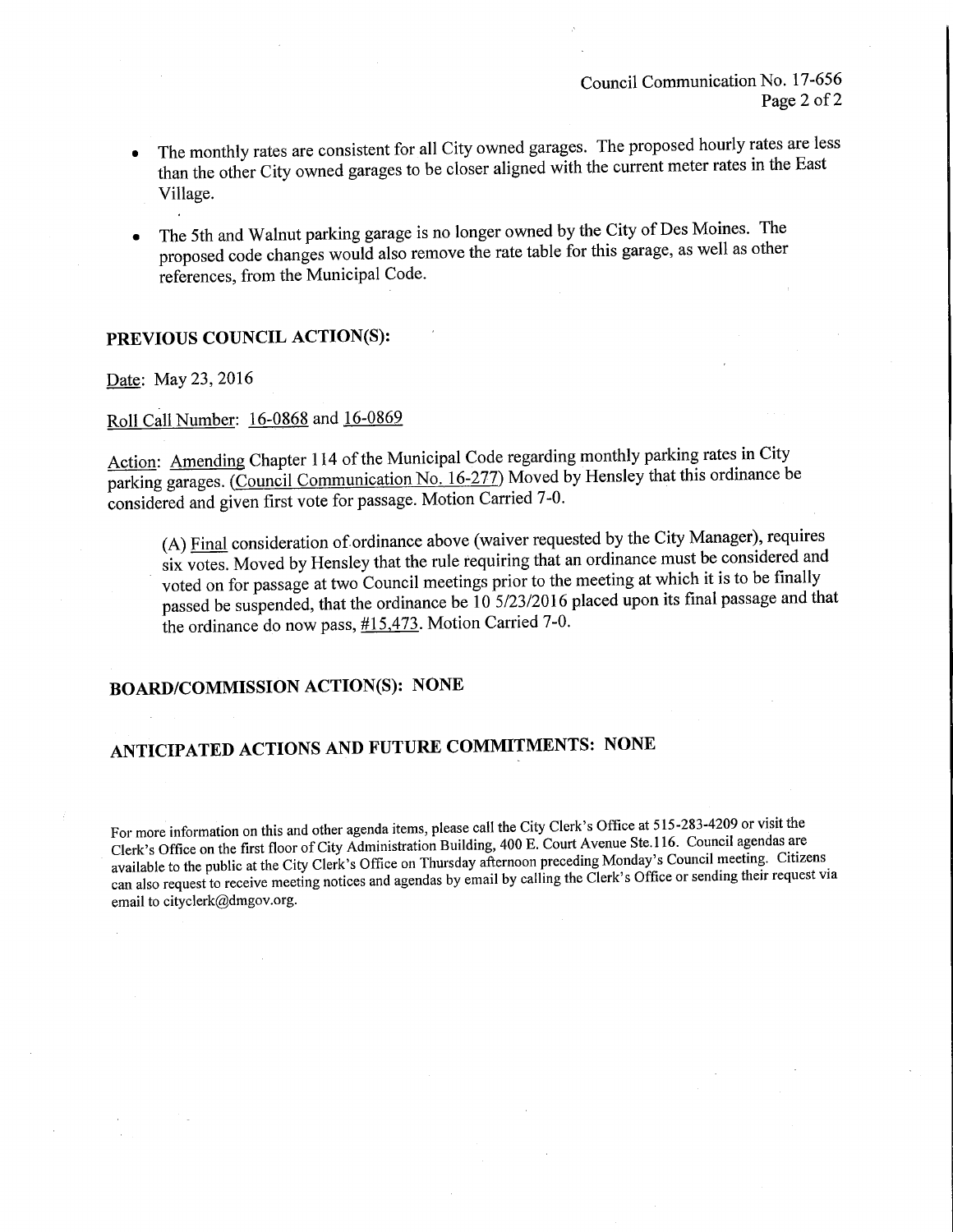#### ORDINANCE NO.



AN ORDINANCE to amend the Municipal Code of the City of Des Moines, Iowa, 2000, adopted by Ordinance No. 13,827, passed June 5, 2000, as heretofore amended, by amending Section 114-657, repealing Section 114-660, and by adding and enacting new Section 114- 665.05, relating to parking rates in municipally owned parking garages.

Be It Ordained by the City Council of the City of Des Moines, Iowa:

Section 1. That the Municipal Code of the City of Des Moines, Iowa, 2000, adopted by

Ordinance No. 13,827, passed June 5, 2000, as heretofore amended, is hereby amended by

amending Section 114-657, repealing Section 114-660, and by adding and enacting new Section

114-665.05, relating to parking rates in municipally owned parking garages, as follows:

#### Sec. 114-657. Operations.

The city traffic engineer is hereby authorized and directed to operate the city parking garages with the rates charged for parking to be those established in sections 114-658 through 114- 665 of this subchapter unless the city council directs otherwise as provided in section 114-666 of this subchapter. No charge shall be made for parking in the parking garages on Saturday or Sunday with the following exceptions:

- $\overline{P(1)}$  , except for certain special events designated by the city traffic engineer and for prepaid parking on Saturday after 4:00 p.m. at the Fifth and Walnut, Fourth and Grand, and Third and Court, and East Second Parking Garages.
	- C2) Saturday at the East Second Parking Garage only.

# Sec. 114-660. Rates for Fifth and Walnut Parking Garage.Repealed by Ord. No. 15,---.

Subject to section 114-666 of this subchapter, the following rates shall be charged at the Fifth and Walnut Parking Garage:

|                      | <b>Effective</b><br>01/01/09 | <b>Effective</b><br>10/01/11 | <b>Effective</b><br>07/01/15 | <b>Effective</b><br>01/01/17 | <b>Effective</b><br>01/01/18 |
|----------------------|------------------------------|------------------------------|------------------------------|------------------------------|------------------------------|
| First Hour           | \$1.50                       | \$1.50                       | \$2.00                       | \$2.00                       | \$2.00                       |
| Second Hour          | \$1.50                       | \$1.50                       | \$2.00                       | \$2.00                       | \$2.00                       |
| Each Additional Hour | \$1.25                       | \$1.25                       | \$1.25                       | \$1.25                       | \$1.25                       |
| 12 Hour Maximum      | \$9.00                       | \$9.00                       | \$9.00                       | \$9.00                       | \$9.00                       |
| 24 Hour Maximum      | \$13.00                      | \$13.00                      | \$13.00                      | \$13.00                      | \$13.00                      |